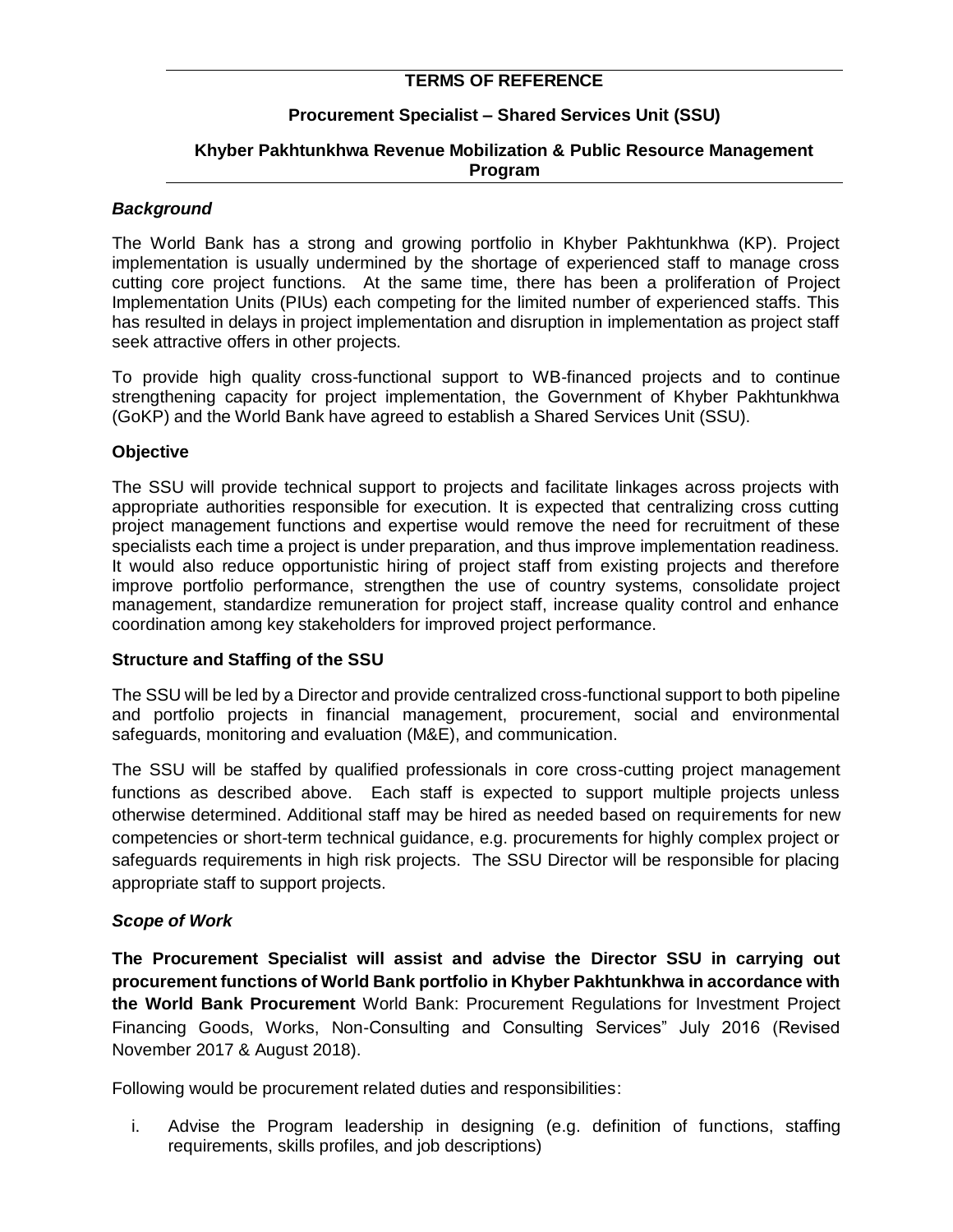- ii. Identify critical policy, business, operational and other issues relating to procurement and provide strategic advice on maximizing efficiency of the procurement cycle, while ensuring necessary controls for cost effectiveness and soundness of all procurements.
- iii. Advise the Program leadership in developing Standard Operating Procedures (SOPs) for procurement. The SOPs should simplify existing processes with a view to accelerating completion of procurement activities, Take the lead in preparing and regularly monitoring and updating the Program's annual procurement plans, as well as procurement plans for specific externally financed projects. Monitor and record the progress of procurement activities by regularly updating Systematic Tracking of Exchanges in Procurement (STEP) for Project;
- iv. Contribute to the development of the Annual Work Plan, ensuring alignment with project's strategies, agreement on annual targets in the work plan with budgeting;
- v. Assist technical teams with development of generic and policy compliant ToRs and specifications; as relevant;
- vi. Ensure compliance with various fiduciary controls, etc. as stated in the Procurement Operations Manual in the procurement process and propose improvement's; if any;
- vii. Manage the complete procurement cycle, including advertising process for procurement, procurement correspondence, bids receipt, bids opening, contract negotiations, contract signings etc. in strict accordance with Bank's Procurement Regulations;
- viii. Provide guidance to members of procurement committees and prepare evaluation reports of proposals/bids, and communications regarding contract awards
- ix. Assist in contract negotiations with the consultants, service providers, suppliers, and contractors.
- x. Develop and implement a proper documentation and filing system which provides transparency; proper record control; security of documentation (particularly sealed bids) in compliance with national regulations and national laws and regulations, and – under World Bank-financed activities -- the instructions of World Bank for various stages of procurement.
- xi. Managing the process of procurement complaint resolution;
- xii. Respond adequately and timely to audit queries;
- xiii. Oversee the preparation and revision of contracts that involve the purchase of goods and services, with support of relevant technical teams
- xiv. Perform closing activities as needed;
- xv. Analyze and mitigate risk;
- xvi. Ensure regular communication to Program leadership on status of planned and ongoing procurement activities, and any issues to be resolved. Regularly communicate with the World Bank project task team regarding procurement activities under World-Bank financed projects
- xvii. Any other relevant task assigned by the Competent Authority.

# *Profile /Qualifications*

- i. MBA, Master's Degree in Economics/Finance/Engineering (sixteen years of education). Procurement related qualification/certifications will be accorded due weightage
- ii. At least 10 years of experience; after acquiring stipulated qualification, in the field of procurement & contract management at the national level or with the International Organizations / Donor projects.
- iii. Substantive knowledge of procurement policies, processes and procedures and extensive experience in their application for the purchase of a wide range of supplies and services.
- iv. Ability to research and gather information from a variety of external and internal sources;
- v. Demonstrated ability to apply good judgment in the context of assignments given.
- vi. Written and oral fluency in English is required. Proficiency in, Pashto and Urdu shall be accorded due weightage